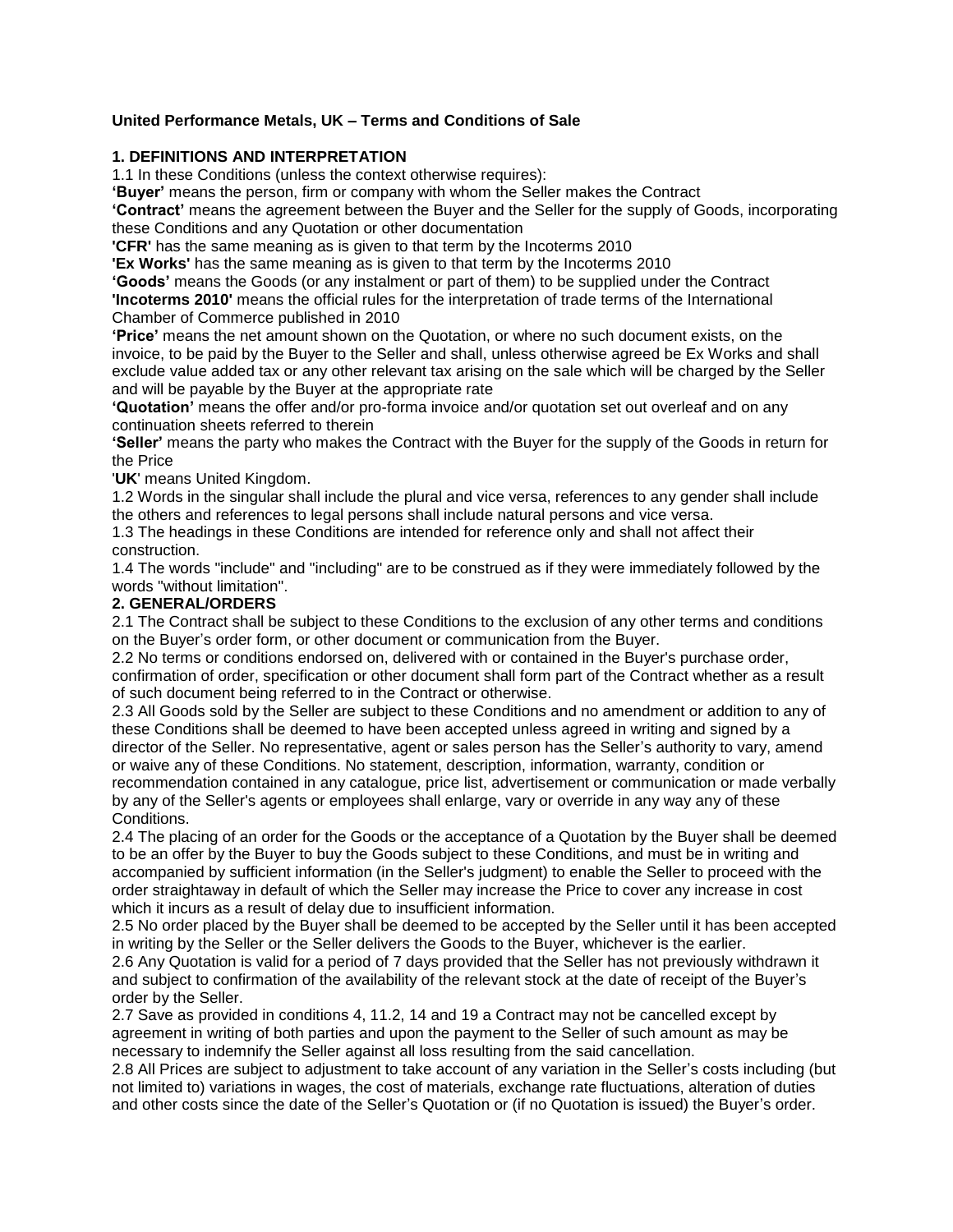The Seller accordingly reserves the right to adjust the invoice Price by the amount of any increase or decrease in such costs after the Price is quoted and the invoice so adjusted shall be payable as if the Price set out therein were the original contract Price.

# **3. PAYMENT**

3.1 Unless otherwise stated on the Quotation, the Buyer shall make payment of the Price in U.S. Dollars on the later of the date(s) specified in the Contract or within 30 days of the date of the Seller's invoice. 3.2 Payment shall be due whether or not property in the Goods has passed by virtue of condition 12.

3.3 The Buyer shall not be entitled to make any deduction from any payment or exercise any right of setoff, lien or any other similar right or claim.

3.4 The time of payment shall be of the essence of the Contract.

3.5 Interest will be charged on all late payments at the yearly rate of 5% over the then current base rate of HSBC Bank PLC, calculated on a daily basis.

3.6 If the Goods are delivered in instalments the Seller shall be entitled to invoice each instalment as and when it has been delivered and payment shall be due in respect of each instalment which has been delivered notwithstanding non-delivery of other instalments or other default by the Seller.

3.7 If, under the terms of the Contract, the Price shall be payable by instalments or the Buyer has agreed to take specified quantities of Goods at specified times, the whole of the balance of the Price shall become due straightaway if:

(a) the Buyer defaults in the payment of any due instalment; or

(b) the Buyer fails to give delivery instructions in respect of any outstanding quantity of Goods.

# **4. SECURITY FOR PAYMENT**

If before the Goods are dispatched there arise reasonable grounds for the Seller to believe that the Buyer will not be able to fulfil its payment obligations the Seller shall have the right to demand from him security, in the form determined at the Seller's sole discretion. If such security is not received within the period specified by the Seller (such period not to be unreasonable) the Seller may terminate the Contract without further liability on its part but the Buyer shall be liable to the Seller in respect of any losses (including loss of profit) incurred by the Seller as a consequence of such termination.

### **5. PACKING**

The Seller shall use its reasonable care and skill in packing Goods and subject to condition 17.1 below, shall not be liable for any special, indirect, or consequential loss or for any loss of profits, business, income, business interruption, interest, loss of contracts, anticipated savings, goodwill, or third party claims caused by packing. The Seller reserves the right to charge for packing where packing is considered necessary by the Seller.

## **6. PERMISSABLE VARIATIONS IN QUANTITY**

Warehouse and mill shipments can vary in quantity in line with general practice, custom and specifications used by producing mills. The Seller shall not be liable for any variation plus or minus 10% between the quantity of Goods supplied and the quantity ordered. Any claim for a variation of quantity in excess of plus or minus 10% ('**Shortage**') must be notified by the Buyer to the Seller in writing within 14 days of delivery.

## **7. DELIVERY**

7.1 The Seller shall use its reasonable endeavours to meet the delivery date set out in the Contract. Any dates quoted for delivery of the Goods are approximate only and the Seller shall not be liable for any delay in the delivery of the Goods however caused.

7.2 Time of delivery shall not be of the essence of the Contract.

7.3 Where the Goods are handed to a carrier for carriage to the Buyer or to a UK port for export any such carrier shall be deemed to be an agent of the Seller and not of the Buyer for the purposes of sections 44, 45 and 46 of the Sale of Goods Act 1979.

7.4 The Buyer agrees that section 32(3) of the Sale of Goods Act 1979 shall not apply to Goods sent by the Seller.

7.5 If for any reason the Buyer is unable to accept delivery of the Goods at the time when the Goods are due and ready for delivery the Seller may, at its sole discretion, without prejudice to its other rights and for such period as the Seller may determine, store the Goods at the Buyer's risk and take all reasonable steps to safeguard and insure them at the Buyer's cost, provided that the Buyer shall be informed thereof as soon as reasonably possible.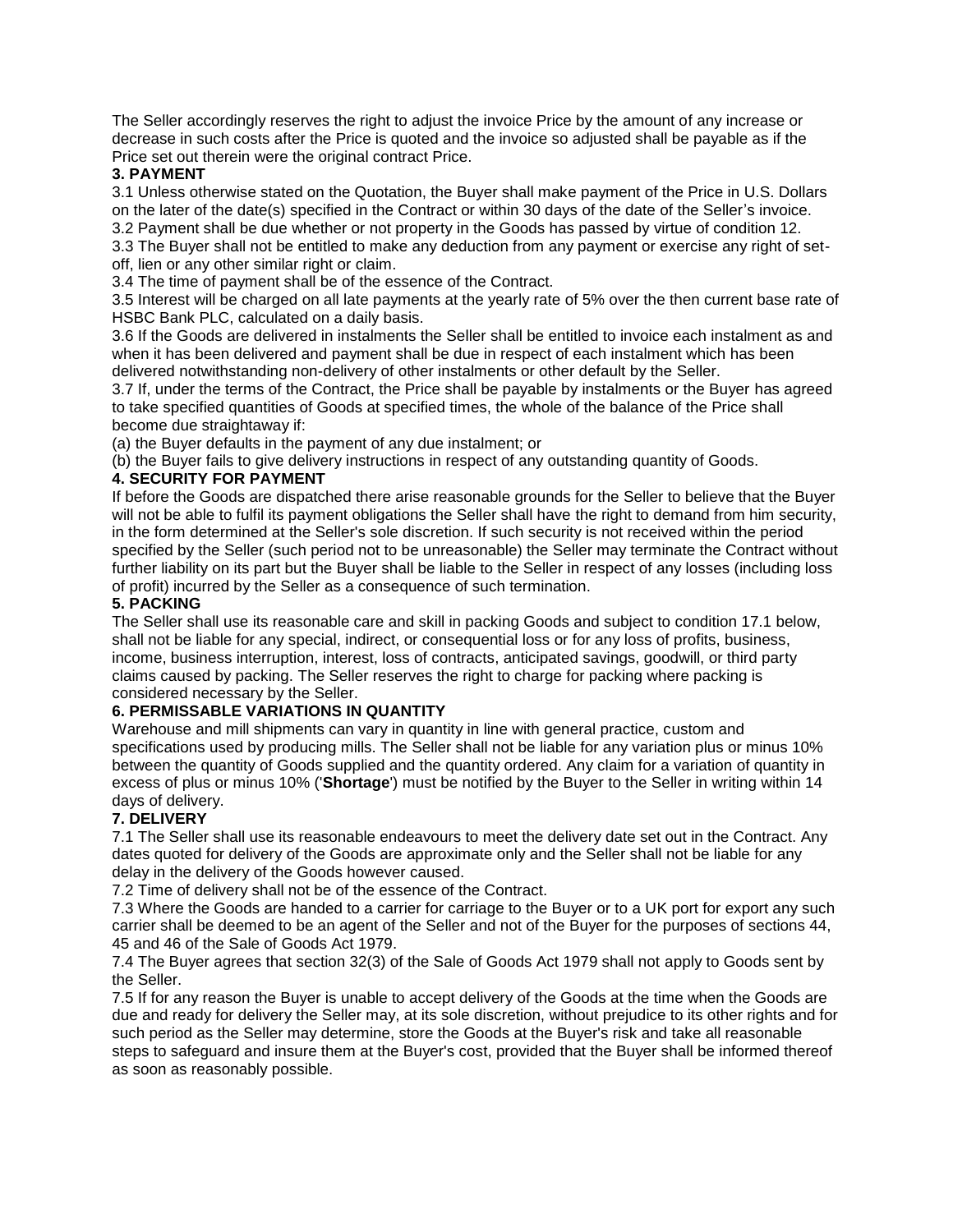7.6 The Seller shall have the right to make delivery by instalments of such quantities and at such intervals as it may decide, and any express provision as to instalments in the Contract shall be in addition to and not in derogation of this right.

7.7 Where the Goods are for delivery by installments any defect in any installment shall not be a ground for cancellation of the remainder of the installments and the Buyer shall be bound to accept delivery thereof.

## **8. CARRIAGE**

8.1 Unless otherwise agreed by the Seller in writing, the Goods will be delivered Ex Works and the Price of the Goods is exclusive of carriage, packing and insurance.

8.2 Where the Buyer requests delivery in a manner other than Ex Works the Seller shall be entitled to adjust the Price to reflect the manner of delivery requested by the Buyer.

8.3 In addition to the requirements of condition 8.2, where the Goods are sold CFR (also known as "c and f") the Buyer shall be responsible for loss or damage from their time of delivery onboard on the agreed date or within the agreed period, in accordance with Incoterms 2010.

## **9. INSPECTION OF GOODS**

9.1 All Goods are assumed to have been delivered in accordance with the Contract unless:

(a) where no Goods are received, their non-delivery is notified in writing to the Seller within 7 days of the date of their invoice;

(b) the Buyer or Buyer's agent has noted on the Seller's delivery record at the time of accepting the shipment that they are Defective (as defined in condition 16.3(a)) or there is a Shortage in the Goods or damage to the Goods and/or packaging ('**Damage**') which would have been apparent upon reasonable inspection of the Goods on delivery, and notified the Seller of such in writing within 14 days of receipt of the shipment. The endorsement of the words "not checked" or "unexamined" (or different words to the same effect) on the delivery record shall not render the Seller liable for any Damage or Shortage in the Goods which may be subsequently discovered; or

(c) where it is not readily ascertainable from reasonable inspection and checking by the Buyer either before or after delivery that Goods are Defective in accordance with condition 16.3(b) then such claims shall be notified in writing by the Buyer to the Seller within 14 days of the date of discovery that the Goods are so Defective.

9.2 The Buyer shall only be entitled to reject Goods if upon reasonable examination, in accordance with condition 9.1, they are found to be Defective.

9.3 Where the Buyer wishes to reject Goods as Defective or claim that they are Damaged it shall, before returning the same to the Seller, allow the Seller reasonable time and facilities to examine the Goods at the Buyer's premises. If following such examination the Seller agrees that the Buyer is entitled to reject the Goods or that they are Damaged then they shall be returned without incurring any or further damage and suitably packaged to the Seller in accordance with condition 10.1 below. Goods returned by the Buyer without the Seller's agreement shall be at the sole risk and cost of the Buyer at all times.

#### **10. RETURNING GOODS**

10.1 Once a return has been agreed with the Seller, then the Goods must be dispatched to the Seller within 14 days using only transport that has been agreed in advance with the Seller. The Seller will pay all costs directly relating to the transport of the Goods to be returned provided the agreed transport is used. 10.2 Regrettably, the Seller is unable to credit or refund Goods that have been incorrectly ordered by the Buyer or where the Goods have been specially manufactured, prepared, or cut in pieces at the request of the Buyer.

## **11. IMPORT AND EXPORT REQUIREMENTS**

11.1 The Buyer shall be solely responsible for complying with any legislation or regulation governing the exportation of the Goods from the UK and their importation into another country and for the payment of any duties thereon and shall indemnify and keep indemnified the Seller against all actions, proceedings, costs, claims, losses (including indirect and consequential losses), damages, demands, expenses and liabilities arising out of or in connection with the failure by the Buyer to so comply.

11.2 The Seller may terminate any Contract at any time without liability by written notice to the Buyer if any export licence, consent or permission which the Seller determines is required by either the Buyer or the Seller from time to time, whether under the Seller's export compliance policy, the UK export control regime, the US export control regime (as the Seller is a subsidiary of a US company), or otherwise, is not in place.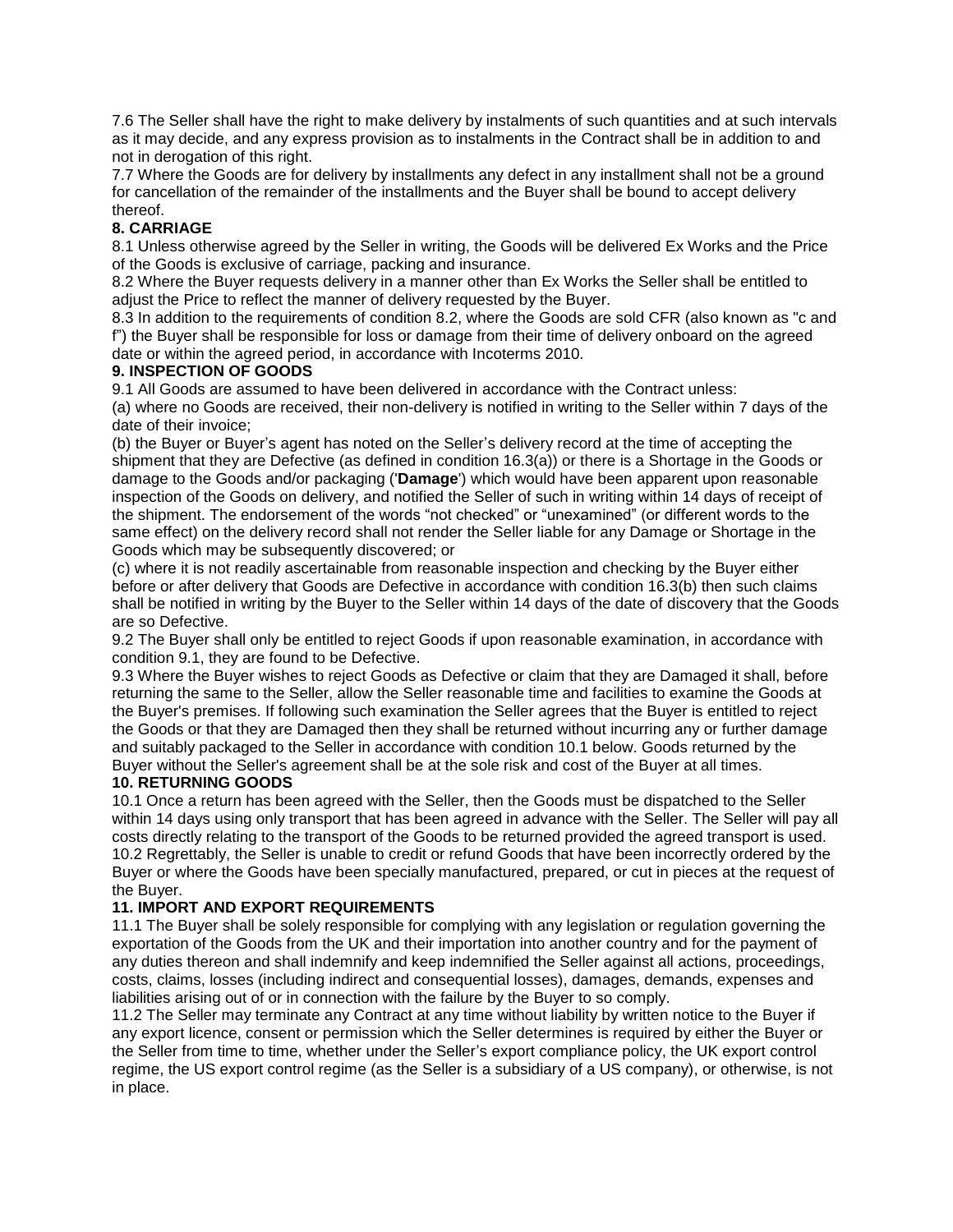11.3 If a Buyer domiciled outside the UK or an agent of such a Buyer collects Goods and transports or despatches them, the Buyer shall furnish to the Seller any export certificate required by law. If such a certificate is not furnished, the Buyer shall pay the Seller any applicable UK tax or duty which is payable, including, without limitation, value added tax, in respect of the invoice amount.

#### **12. PASSING OF TITLE AND RISK**

Except as otherwise provided in these Conditions, the risk of loss or damage to the Goods shall pass to the Buyer upon delivery of the Goods in accordance with condition 8.

# **13. TITLE AND LIEN**

13.1 The Seller shall retain title to and ownership of the Goods until it has received payment in full of all sums due for all Goods supplied to the Buyer. If payments received from the Buyer are not stated to refer to a particular invoice the Seller may appropriate such payments to any outstanding invoice.

13.2 If any of the Goods owned by the Seller are attached to, mixed with or incorporated into any other goods not owned by the Seller so that the Goods in question are not separate from the resulting composite or mixed goods, then immediately upon manufacture all such composite or mixed goods shall belong to the Seller absolutely and not by way of charge until the Goods have been paid for in full or until the Seller recovers possession of and resells sufficient of the composite or mixed goods to discharge the purchase Price in full and the Seller's costs are recovered, any excess to be accounted for to the Buyer. 13.3 Until payment of the Price the Buyer shall be the bailee of the Goods for the Seller and the Goods shall be stored separately from any Goods which belong to the Buyer or any third party, and shall be clearly marked and identifiable as being the Seller's property.

13.4 The Seller hereby licences the Buyer to sell, as the Seller's agent and bailee Goods which belong to the Seller. All monies received from any such sale shall be held on trust to settle any sums due in respect thereof to the Seller and pay any balance to the Buyer. Such monies shall be placed to the credit of a separate fiduciary bank account which shall not be permitted to become overdrawn and shall not be released to the Buyer until payment for the Goods has been received.

13.5 If the Buyer fails to make any payment to the Seller when due, compounds with its creditors, executes an assignment for the benefit of its creditors, has a bankruptcy order against it or, being a company, enters into voluntary or compulsory liquidation or has an administrator or administrative receiver or receiver appointed over all or part of its assets or takes or suffers any similar action in consequence of debt or becomes insolvent or if the Seller has reasonable cause to believe that any of these events is likely to occur, the Seller shall have the right, without prejudice to any other remedies: (a) to enter without prior notice any premises where Goods owned by it may be, and to repossess and dispose of any Goods owned by it so as to discharge any sums owned to it by the Buyer under this or any other contract;

(b) to require the Buyer not to resell or part with possession of any Goods owned by the Seller until the Buyer has paid in full all sums owed by it to the Seller under this or any other contract; (c) to withhold delivery of any undelivered Goods and stop any Goods in transit.

Unless the Seller expressly elects otherwise, any contract between it and the Buyer for the supply of goods shall remain in existence notwithstanding any exercise by the Seller of its rights under this condition 13.

13.6 The Goods shall, once the risk has passed to the Buyer in accordance with condition 12 (Passing of Title and Risk) or otherwise, be and remain at the Buyer's risk at all times unless and until the Seller has retaken possession of them, and the Buyer shall insure accordingly.

## **14. FORCE MAJEURE**

The Seller shall not be liable to the Buyer for any loss or damage which may be suffered by the Buyer as a result of the supply of Goods by the Seller being cancelled, prevented, hindered, delayed or rendered uneconomic by reason of any circumstances beyond the Seller's control including acts of God, war (whether declared or not), armed conflict (whether internal or international), insurrection, riot, civil commotion, rebellion, any act of violence, act of any government, tide, storm, tidal wave, flood, lightning, explosion, fire, earthquake, strike, lock-out, labour or industrial dispute or stoppage, reduction in or unavailability of power at a manufacturing plant, breakdown of plant or machinery or shortage or unavailability of raw materials from normal sources of supply.

## **15. INFRINGEMENT OF RIGHTS OF THIRD PARTIES**

If Goods are made in accordance with the specification or special requirements of the Buyer, the Buyer shall indemnify the Seller against all actions, proceedings, costs, claims, losses, damages, demands, expenses and liabilities incurred by the Seller or for which it may be liable due to or arising directly or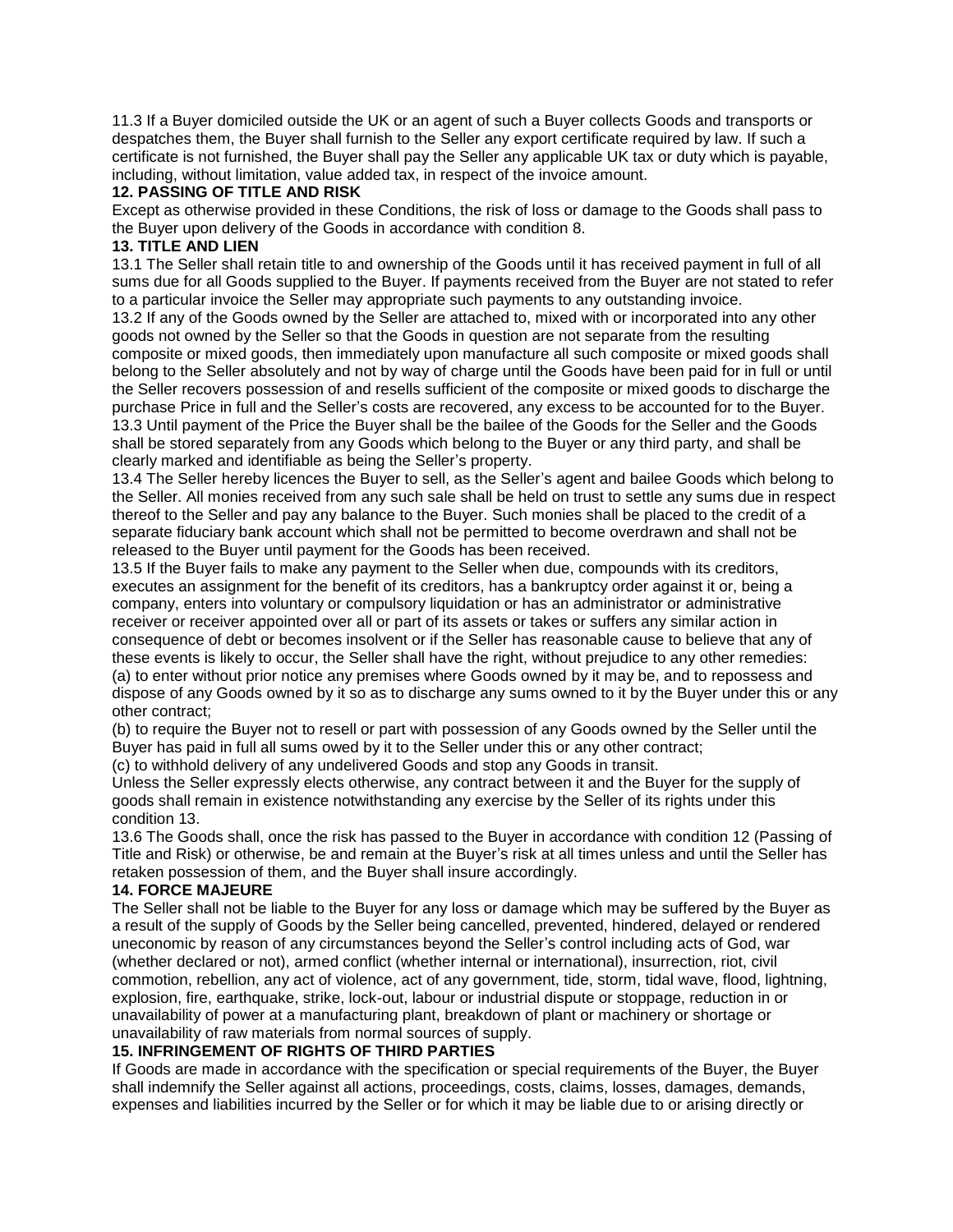indirectly out of any infringement or alleged infringement of patents, trade marks, copyright, design rights or other intellectual property rights occasioned by the importation, manufacture or sale of such Goods.

# **16. WARRANTY AND GUARANTEE**

16.1 The Contract shall not constitute a sale by description or sample.

16.2 The Seller warrants that the Goods manufactured by the Seller shall not be Defective as defined in condition 16.3 below. Any Goods which are shown to be Defective or Damaged will, at the Seller's option, be replaced or repaired free of charge, or if not practicable, the Price paid for the Goods will be refunded or credited to the Buyer, provided that the Buyer has notified the Seller in accordance with condition 9.1 above (as applicable) and if so requested by the Seller, has returned the Goods in accordance with condition 10.1.

16.3 The Goods delivered to the Buyer shall be considered as defective ('**Defective**') if they do not conform with the specification provided by the Seller in the Contract, or are not free from defects in materials and workmanship:

(a) where such defects are readily ascertainable from reasonable inspection and checking by the Buyer either before or after delivery, at the time of their delivery; or

(b) in a case where defects in the Goods are not readily ascertainable from reasonable inspection and checking by the Buyer either before or after delivery, within a reasonable time after delivery. 16.4 Nothing herein shall impose any liability upon the Seller in respect of any defect in the Goods arising

out of:

(a) the acts, omissions, negligence or default of the Buyer, its servants or agents including in particular (but without prejudice to the generality of the foregoing) any failure by the Buyer to comply with any recommendations of the Seller as to storage and handling of the Goods; or

(b) any inaccuracies in any drawing, bill of quantities or specification supplied by the Buyer.

16.5 In the case of Goods not manufactured by the Seller, the Seller shall, to the extent it is legally able to do so, make available to the Buyer the benefit of any guarantee or warranty for the Goods given by the Seller's supplier provided that the Goods have been accepted and paid for by the Buyer and will, if requested by the Buyer, show to, or provide the Buyer with a test certificate from the supplier, whenever reasonably possible.

16.6 Except as expressly stated in this condition 16 any conditions or warranties (whether express or implied by statute, common law or arising from conduct, a previous course of dealing, trade custom, usage or otherwise howsoever) as to the quality of the Goods or their fitness for any particular purpose, including the suitability of a particular size or dimension of the Goods, (even if that purpose is made known expressly or by implication to the Seller) or as to the correspondence of the Goods with any description or sample are hereby expressly excluded.

## **17. LIABILITY**

17.1 Nothing in these Conditions shall have the effect of excluding or restricting the liability of the Seller for death or personal injury resulting from its negligence, or fraud, in so far as the same is prohibited by UK statute.

17.2 Subject to clause 17.1, but without prejudice to any other provisions of these Conditions the Seller shall not be liable in respect of breach of contract or in tort or for breach of statutory duty or otherwise for any special, indirect or consequential damage or loss of any nature whatsoever, even if the Seller was advised in advance of the possibility of such loss or damage.

17.3 Subject to clause 17.1, but without prejudice to any other provisions of these Conditions the Seller shall not be liable in respect of breach of contract or in tort or for breach of statutory duty or otherwise for any loss of profits, business, income, business interruption, interest, loss of contracts, anticipated savings or goodwill.

17.4 Subject to clause 17.1, but without prejudice to any other provisions of these Conditions the Seller's aggregate liability for any loss or damage of whatsoever nature and howsoever caused in connection with the Contract shall be limited to and in no circumstances shall exceed:

(a) in the case of loss or damage to property, the value of the Seller's public liability insurance; and (b) in any other case, the sum of £50,000.00 per claim, or series of claims arising from the same event, act or omission.

## **18. INDEMNITY**

The Buyer shall indemnify the Seller in respect of any actions, suits, claims demands, loss, costs, charges or expenses incurred by the Seller as a result, directly or indirectly, of the Buyer's instructions or lack of